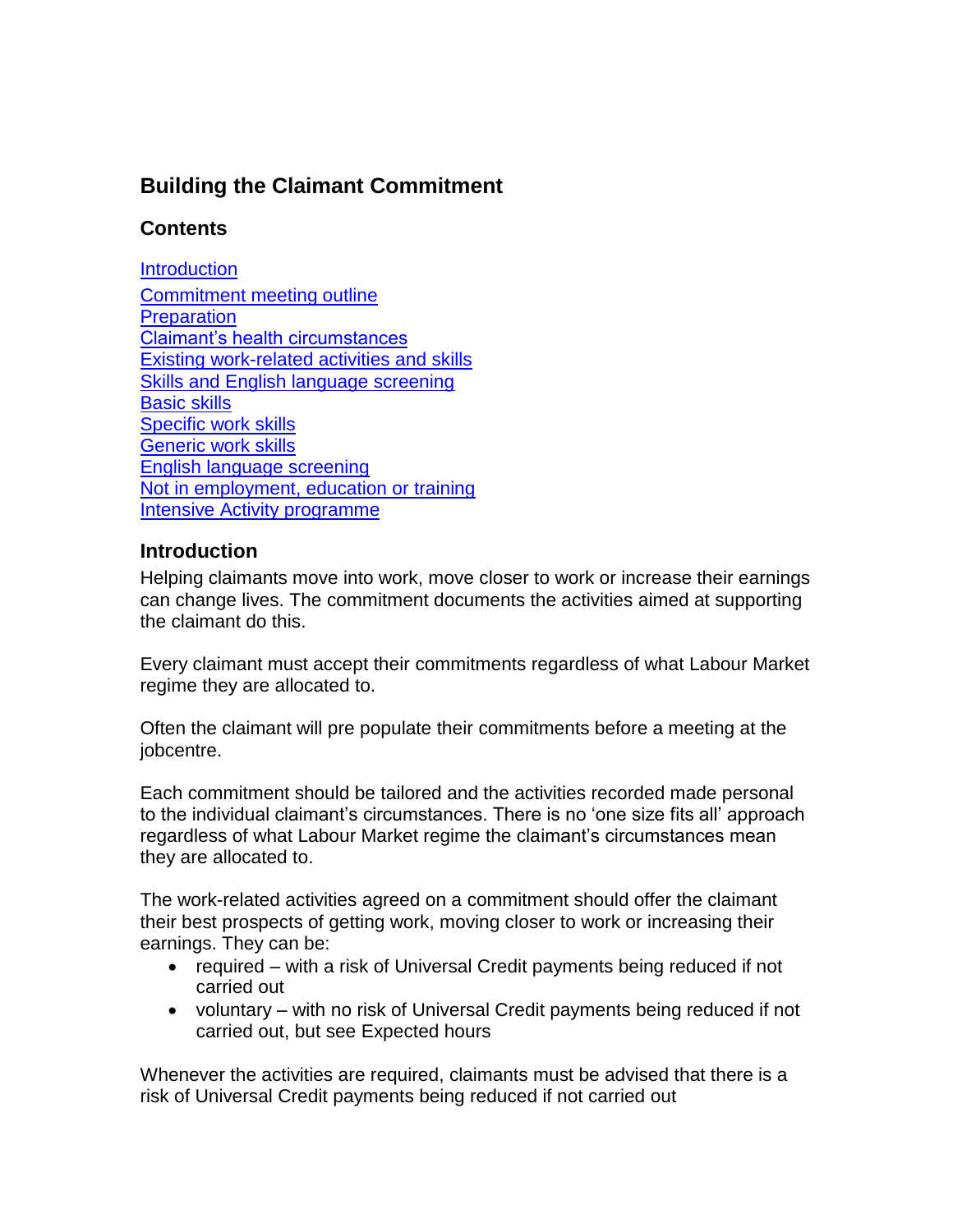The activities claimants can be required to do depend on what Labour Market regime they are allocated to. The Labour Market regime table gives more details.

#### <span id="page-1-0"></span>**Commitment meeting outline**

The following elements shape the commitments and the meeting should:

- complete the information gather and diagnosis of a claimant's circumstances
- identify the work a claimant is expected to look for and be available for
- establish work search requirements
- **•** establish [work preparation activities](../../../../../../UC-DESIGN-&-BUILD/UCDS%20GUIDANCE%20TEAM/Guidance/4.0%20Publishing/Ready%20for%20publishing/Claimant%20Commitment%20Hub%20v1.12splitting.doc#WorkPreparationActivities) required
- confirm ongoing contact requirements and a forward plan of action for the claimant

In addition, the meeting should facilitate:

- a positive, individual and supporting relationship with each claimant as an individual
- an understanding of how close the claimant might already be in getting work, moving closer to work or increasing their earnings, for example, through ongoing work related activities and existing skills and experience
- an identification of what the claimant needs to do to get work, move closer to work or increase their earnings, for example, a claimant can be required to create and maintain general work profiles but must not be mandated to use particular internet or social media sites (this must be entirely voluntary)
- confirmation the claimant fully understands when work-related activities are required and that the consequences of not carrying them out may result in a reduction in Universal Credit payments
- confirmation the claimant understands to report all changes in circumstances
- if any claimant requires Money guidance and Alternative Payment **Arrangements**

#### <span id="page-1-1"></span>**Preparation**

The information gather and analysis prior to the meeting is crucial to ensure the discussion can be as focused and relevant as possible.

#### <span id="page-1-2"></span>**Claimant's health circumstances**

All activities included on the commitments must be work related.

Activities which relate to any medical related requirements, regardless of whether they have been prescribed by a Health Care Practitioner, must not be included on the commitment. Do not include for example, attending appointments, taking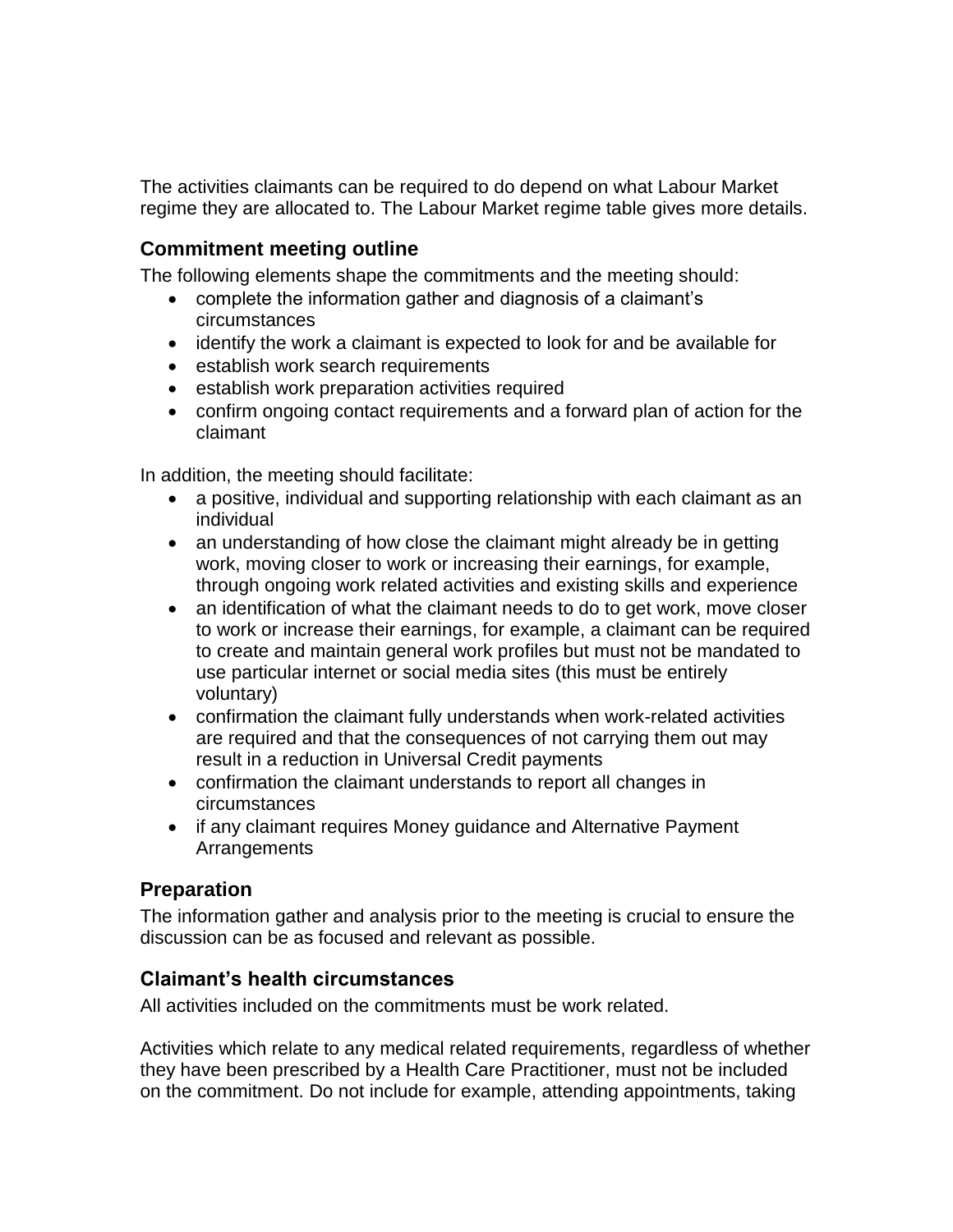medication, treatments, medical therapies or medical interventions, including well-being activities to support mental health.

## <span id="page-2-0"></span>**Existing work-related activities and skills**

Any information the claimant provides about existing work-related activities must always be considered to assess if the activities:

- are work-related
- improve the claimant's work prospects
- provide opportunities to work
- prepare or help work search
- provide skills, experience, or qualities, that improve work prospects

The key is to understand the claimant's circumstances so that the activities recorded on the commitment can be shaped in the best way to support the claimant in getting work, moving closer to work or increasing earnings as quickly as possible.

## <span id="page-2-1"></span>**Skills and English Language Screening**

A claimant may have an identified gap in their basic skills, specific work skills or generic work skills. These can be defined as follows.

## <span id="page-2-2"></span>**Basic skills**

- the ability to read, write and speak English
- the ability to use numbers at a level to function in work and society

#### <span id="page-2-3"></span>**Specific work skills**

- skills required for specific occupations or sectors that are appropriate to the claimants stated job goals
- other skills needed to do a job

## <span id="page-2-4"></span>**Generic work skills**

- time management
- soft skills such as confidence building
- communication

Claimants should be assessed for skills gaps. Where appropriate, claimants can be required to attend training to improve their skills or language need with the intention of improving their prospects of finding employment.

Skills Assessments are carried out by providers. These are used to identify claimant's skills levels. Results are measured against national standards to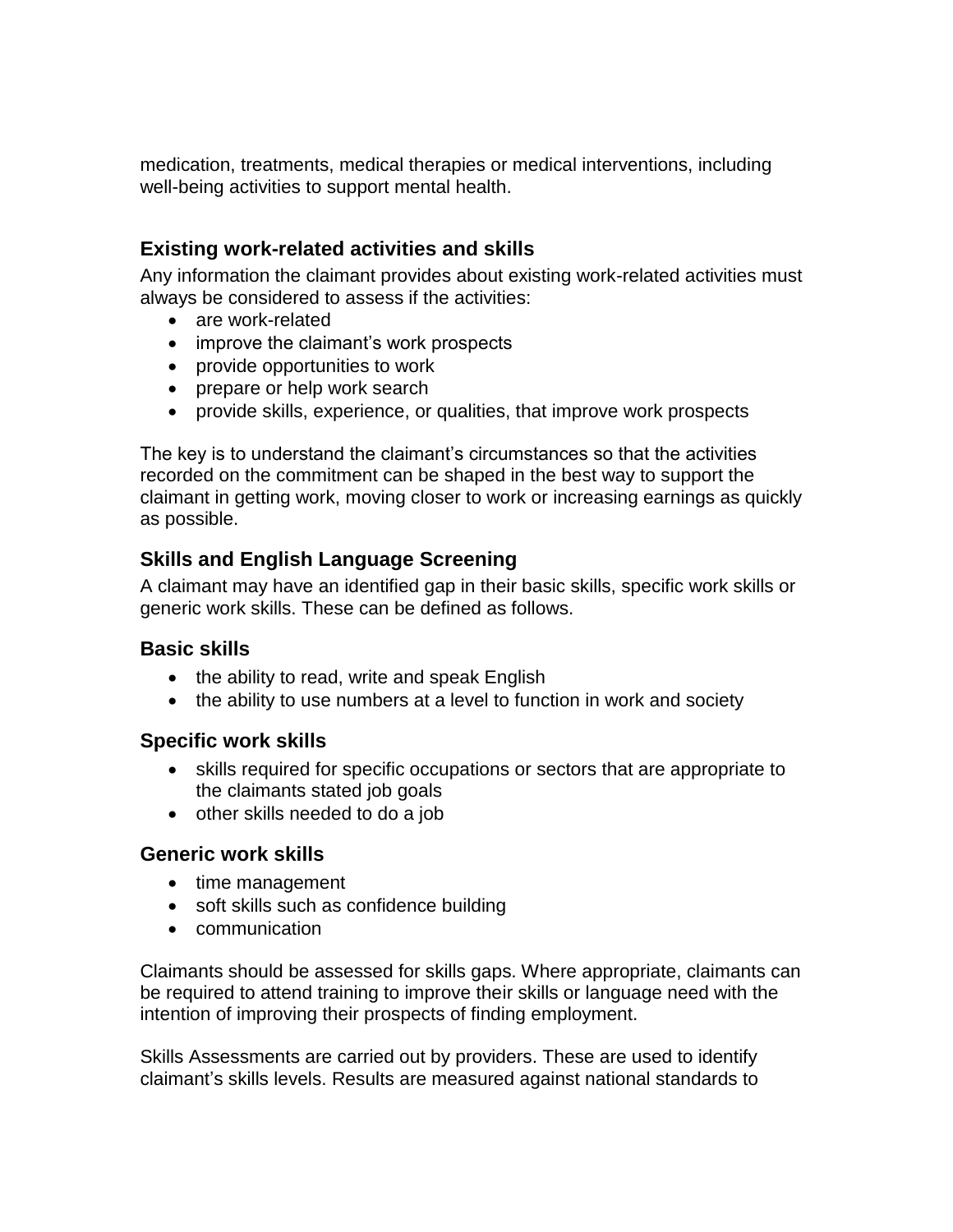ensure providers make appropriate decisions about training courses for claimants.

Diagnostic Skills Assessments conducted by providers give a specific breakdown of the claimant's skills need. For example, if a claimant has been assessed as having literacy needs, a diagnostic assessment will identify the specific area for improvement, for example spelling or punctuation. See National provision.

#### <span id="page-3-0"></span>**English language screening**

At the commitment meeting, all claimants will be screened for English speaking and listening skills at Entry Level 2 or below. Where necessary, some identified claimants will be required to undergo a full assessment completed by a provider and where appropriate, required to attend English language training to improve their language skills.

The training will generally last between 7 and 20 weeks for between 8 and 16 hours a week.

During training claimants will still be expected to undertake all other work preparation and search activities as accepted on their claimant commitment.

#### <span id="page-3-1"></span>**Not in employment, education or training**

A claimant is treated as not in employment education or training (NEET) from the date immediately following the last date an 18 year old claimant took part in employment, education or training.

In terms of NEET, the following definitions apply:

- employment any paid work (including part-time, temporary and selfemployment), it does not include voluntary work
- education any formal course of education (full or part time)
- training any formal employment related training course (full or part time and including 'Basic Skills') it does not include for example work experience or CV writing

## <span id="page-3-2"></span>**Intensive Activity programme**

The Intensive Activity programme is available for some single claimants if they are:

- aged 18-21
- not in education, employment or training
- making a new claim to Universal Credit
- in the Intensive Work Search regime